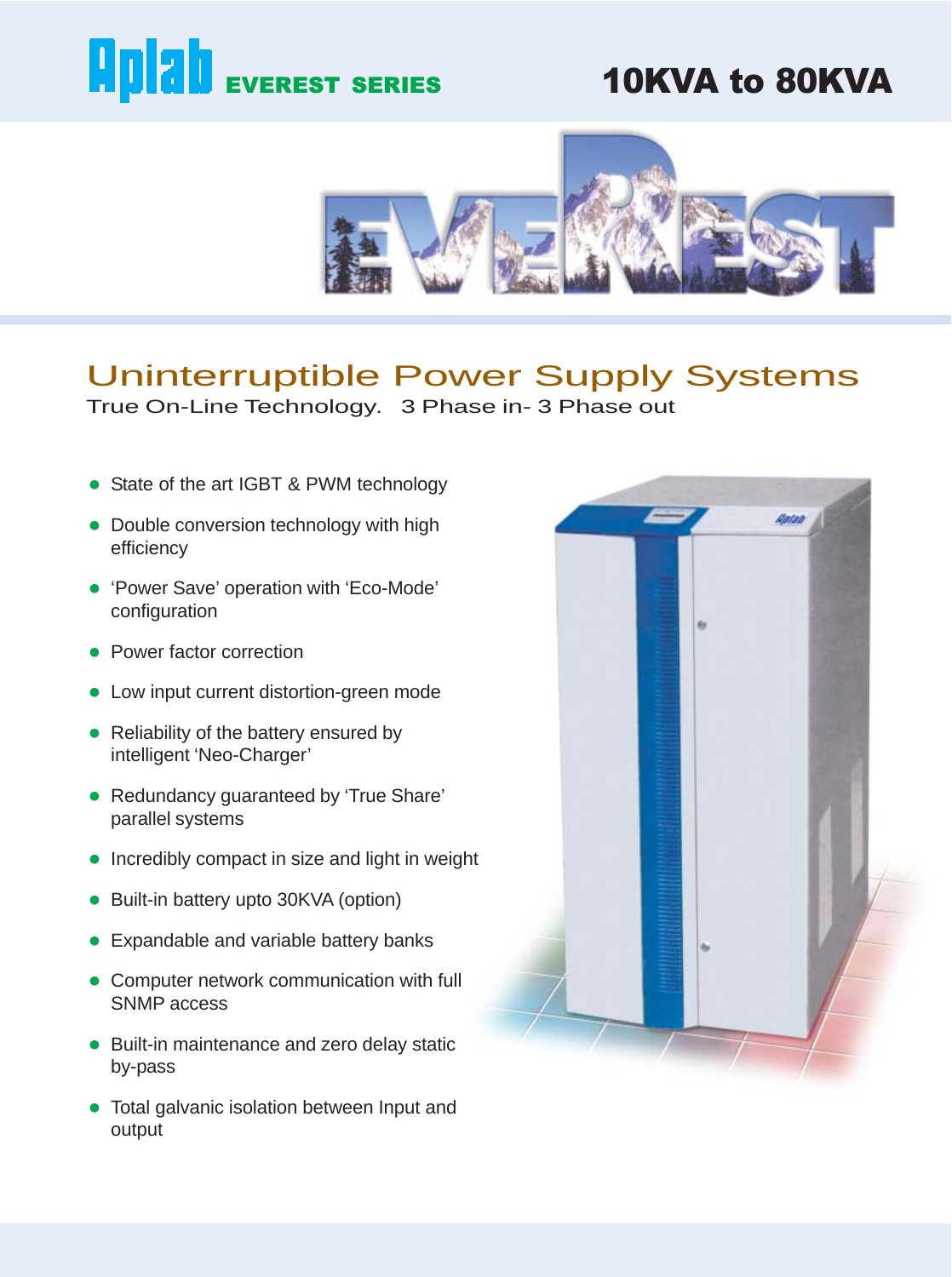

# **Technology**

- Voltage accuracy, essential for supplying non-linear loads,
- High power efficiency >92.5% overall & 98% in Eco-mode
- Maximum reliability through unique packaging and thermal management

**EVEREST** UPS system is designed to provide the most suitable features and characteristics:

- Wide input voltage tolerances
- High power factor
- High performance when supplying non-linear loads,
- Parallel systems for redundancy and field upgrade of power capacity
- Very high efficiency
- Compact size
- Very low acoustic noise
- Low heat dissipation-losses
- Low running costs: High efficiency and Eco-mode function
- Reliability and long life of the battery ensured by 'Neo-Charger'.

#### **Neo-Charger**

Considering the importance of the battery in a UPS system and to maximize its lifetime, **EVEREST** uses a special technology termed 'NEO-CHARGER'. Neo-Charger Technology enables:

- Intelligent management of the battery recharge by a separate charger
- Automatic charging voltage control according to ambient temperature
- Very low residual, ripple voltage

# EVEREST SERIES

- Battery availability controlled by automatic test
- Protection against slow discharge
- Protection against over current charging
- Automatic battery test with indication of battery condition
- Read-out of all the battery parameters on display- remaining back-up time, charge level, current and voltage

#### **On-Line, Double Conversion, Parallel Redundant Technology**

True on-line, double conversion technology of **EVEREST** series UPS ensures highest power protection and maximum reliability for the most critical applications. It is composed of:

**A Rectifier**: It converts the AC Line Power Input into a DC Power supply for the inverter. As it works directly with the Line Voltage, it is provided with an RFI filter for eliminating radio noise interference, a circuit for power factor correction, and protections against over currents and Deep Battery Discharges.

**A separate battery charger**: It intelligently manages the battery recharge, and maximizes the lifetime of the battery.

**An inverter**: It provides a low distortion, high stability and noise-free Output Supply Voltage, by converting the DC voltage supplied by either the rectifier or the battery. The inverter uses the latest PWM Technology using New Generation IGBTs (Insulate Gate Bipolar Transistors) switching at high frequency.

**A Static By-pass**: In case of excessive overload or unlikely event of failure, Static by-pass switch transfers the load directly to the commercial Line automatically and without any interruption.

**A Manual By-pass:** Prevents supply interruptions to the load during service and maintenance. If the manual by-pass is activated, the load is powered from the commercial line and the UPS is effectively isolated from the power supply circuit and can be switched off. It ensures continuous power supply to the load while the necessary testing or repairs are made on the machine without any risk for the user.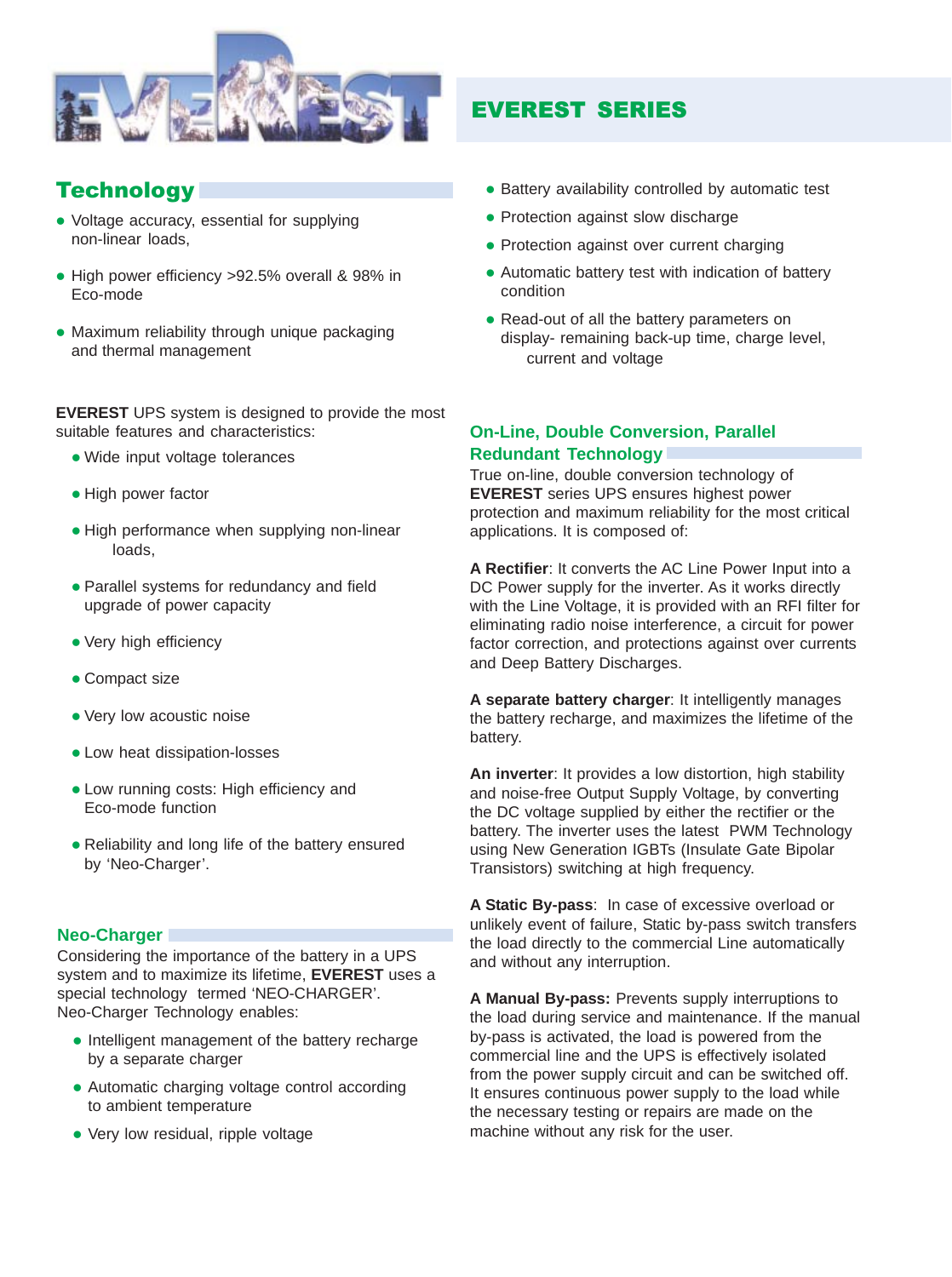

# EVEREST SERIES

#### **Eco-Mode**

The Eco-Mode function allows cost-effective operation of **EVEREST** systems. In this mode, the load is supplied from the commercial line. In the event of line failure, the inverter takes over the loads and provides supply continuity to the connected systems. Operation in Eco-Mode can be selected manually or programmed through the software. As an example, a user, automatically and from a remote PC, could program night-time operation of the UPS in Eco-Mode so that day-time operation is in "On-line" mode when power to the more critical loads is needed.

#### **Harmonics Suppression (THCDL)**

This solution significantly reduces the harmonic distortion (as low as 5%) of the input current to the UPS. This allows the UPS to take sinusoidal current from the input line supply even with highly distorting loads connected, at its output.

Before the end of the battery back up, UPS software performs an automatic shutdown of the current applications and turns off the inverter.

#### **EVEREST Remote Monitoring and Management :**

Our UPS Software allows the remote monitoring of **EVEREST.** The user can program the automatic battery test and draw up statistics concerning the quality of the incoming and conditioned outgoing Power supply.

#### **EVEREST management in an SNMP Network:**

The SNMP agent of UPS Software allows the **EVEREST** system to be monitored like any other computer peripheral. It provides remote and real-time access for information on the **EVEREST** running status.

#### **Parallel Operation**

### Communication and Remote **Control**

**EVEREST** provides a complete range of solutions to communicate not only with the users or service personnel, but also with the computer systems themselves.

The Graphic Software sets up dialogue between the computer and your **EVEREST** Series UPS system. It easily integrates with all the major Operating Systems, such as WINDOWS, NOVELL, OS/2, UNIX".



#### **Automatic Shutdown of servers:**

When the input line supply is down, the users are informed of the UPS working on battery back-up.

Parallel configuration is based on a modular concept and offers true flexibility. The system Power can be increased at any time, by adding modules even after installation and commissioning.



#### **Maintenance**

Given the vital importance of UPS, offering prompt Quality Service is just as important as the Product Quality.

In order to increase reliability by reducing MTTR (Mean Time to Repair) by way of simple and rapid maintenance, the **EVEREST** UPS incorporates:

- A socket enabling maintenance engineers to connect a personal computer to carry out checks, diagnostics and configuration of subunits.
- Modular design for easy access to system components.